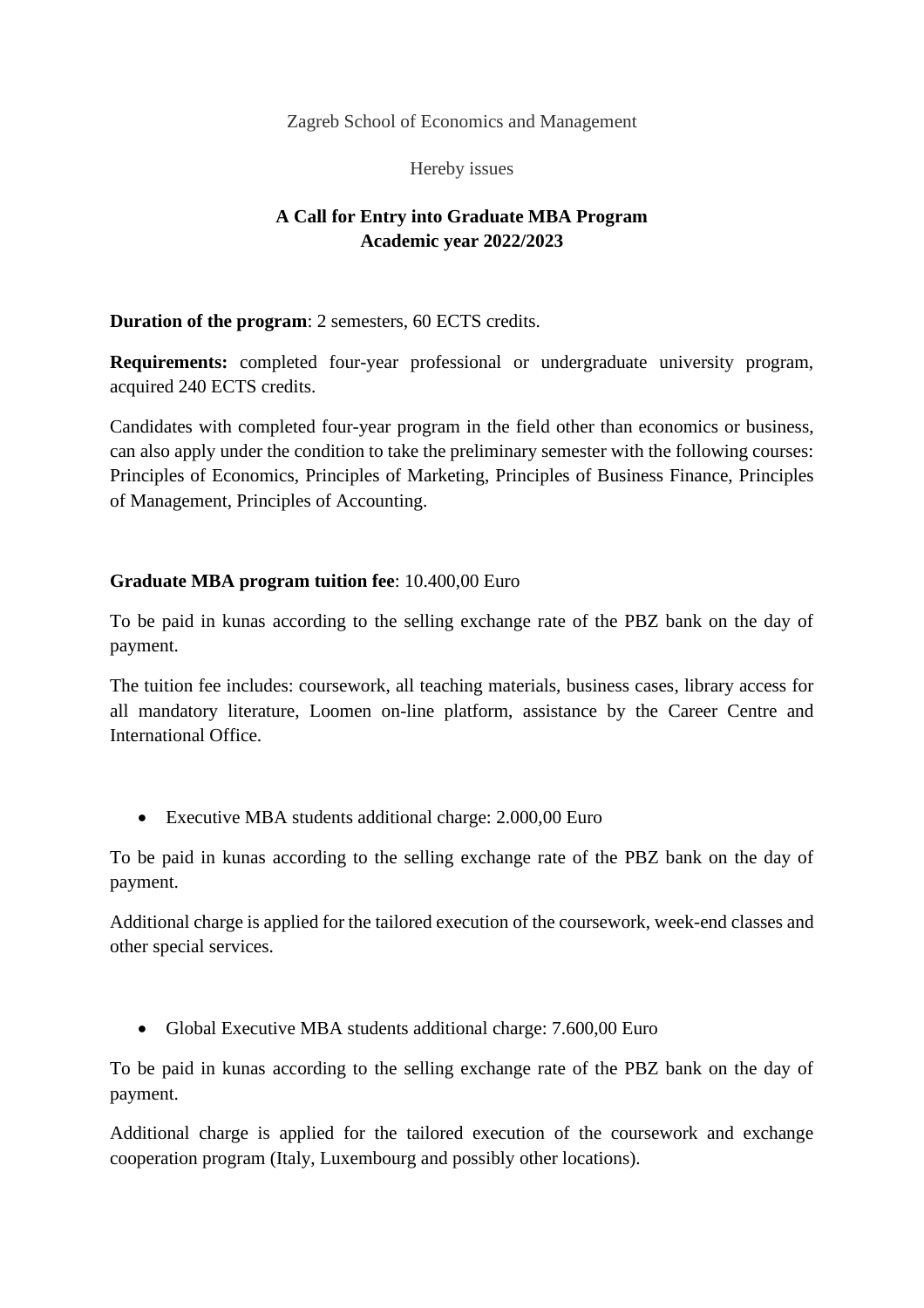• Preliminary semester tuition fee: 2.000,00 Euro

Payments by following credit cards are acceptable:

- PBZ Card Premium Visa up to 12 installments without interest
- Diners up to 12 installments without interest
- Bank account in PBZ d.d.: Visa, Maestro up to 12 installments without interest
- Bank account in other banks: Mastercard, Maestro, Visa, UnionPay International – a single installment.

Working language: English and Croatian.

Application process: candidates need to fill out the online application at [www.zsem.hr](http://www.zsem.hr/) and submit the following documents:

- diploma certifying the achieved academic degree (original or a certified copy; translated by certified translator in English or Croatian language)
- diploma supplement or an official grade transcript (original or a certified copy; translated by certified translator in English or Croatian language)
- personal ID card copy
- passport copy with a clearly visible photography of the candidate (foreign students only)
- two recommendations (academic or professional) by persons informed of the candidate's academic or professional qualifications; if candidate's GPA is lower than 3.5, the third recommendation is mandatory
- motivation letter
- CV in English in Europass format
- document proving that you have adequate financial means for studying at ZSEM (most often the 'bank statement' - foreign students only)
- proof of payment of the application fee: 150,00 kunas (EU students), or 150,00 euros (students outside EU).

For international students, all documents for submission need to be in English. When official documents are translated into English, translation needs to be done by a certified court translator. International students are obliged to consult with Croatian authorities regarding the Temporary Stay Permit ("*Privremeni boravak"*).

Application documents have to be submitted to [mbaadmissions@zsem.hr](mailto:mbaadmissions@zsem.hr)

On-line application deadline: July 31, 2022.